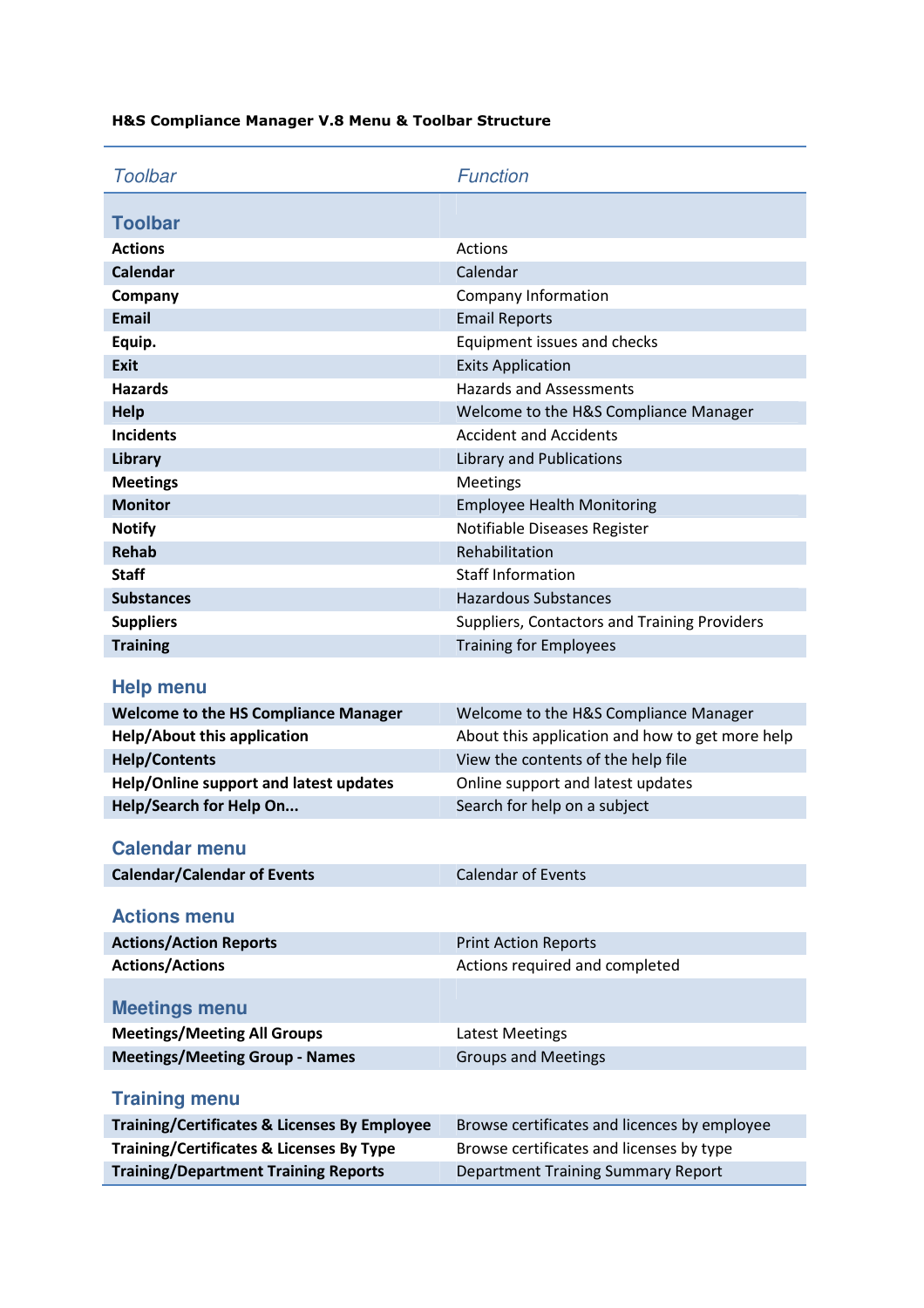| <b>Training/Export Staff Training Report to Excel</b>          | <b>Export Staff Training to Excel</b>             |
|----------------------------------------------------------------|---------------------------------------------------|
| <b>Training/NZQA Employee Qualifications &amp;</b>             | Employee NZQA units and qualifications attained   |
| <b>Units</b>                                                   |                                                   |
| <b>Training/Training History Reports</b>                       | <b>Training History Reports</b>                   |
| <b>Training/Training Topic Reports</b>                         | Training topic reports                            |
| <b>Training/Training By Topic</b>                              | <b>Employee Training By Topic</b>                 |
| <b>Training/Uncompleted Training Courses</b>                   | Training Courses - in date range with             |
| Report (in date range)                                         | uncompleted participants                          |
| <b>Emergency menu</b>                                          |                                                   |
| <b>Emergency/View Staff Emergency Contacts</b>                 | <b>Staff Emergency Contacts</b>                   |
| <b>Emergency/View Supplier Emergency Contact</b>               | <b>Supplier and Contractor Emergency Contacts</b> |
| <b>Numbers</b>                                                 |                                                   |
| <b>Emergency/Vital Telephone Numbers</b>                       | <b>Vital Telephone Numbers</b>                    |
|                                                                |                                                   |
| <b>Registry menu</b>                                           |                                                   |
| <b>Registry/Equipment Issues and Reports/Edit</b>              | <b>Edit Equipment Types</b>                       |
| <b>Equipment Types</b><br><b>Registry/Equipment Issues and</b> |                                                   |
| <b>Reports/Equipment Checks New Issues</b>                     | <b>Equipment Checks and Issues</b>                |
| <b>Registry/Equipment Issues and</b>                           | <b>Issued Equipment Report</b>                    |
| <b>Reports/Issued Equipment Report</b>                         |                                                   |
| <b>Registry/Document Issues/Issue Documents</b>                | <b>Issue Documents To Staff</b>                   |
| <b>To Staff</b>                                                |                                                   |
| <b>Registry/Document Issues/Issue Documents</b>                | <b>Issue Documents To Contractors</b>             |
| <b>To Suppliers</b>                                            |                                                   |
| <b>Registry/Accidents &amp; Incidents</b>                      | Accident / Incidents                              |
| <b>Registry/Assets</b>                                         | <b>Asset Register</b>                             |
| <b>Registry/Hazards For Job Types</b>                          | Hazards for Job Types                             |
| <b>Registry/Hazards For Processes</b>                          | <b>Hazards For Processes</b>                      |
| <b>Registry/Hazards For Tasks</b>                              | <b>Hazards for Tasks</b>                          |
| <b>Registry/Hazards Assessments</b>                            | <b>Hazards and Assessments</b>                    |
| <b>Registry/Health Monitoring</b>                              | <b>Health Monitoring</b>                          |
| <b>Registry/Insurance Claims</b>                               | <b>Insurance Claims</b>                           |
| Registry/Library                                               | Document Library                                  |
| <b>Registry/Notifiable Diseases</b>                            | <b>Notifiable Diseases</b>                        |
| <b>Registry/Rehabilitation Records</b>                         | <b>Rehabilitation Records</b>                     |
| <b>Registry/Substances MSDS</b>                                | <b>Hazardous Substances</b>                       |
| <b>Registry/Vital Telephone Numbers</b>                        | <b>Vital Contact Numbers</b>                      |
| <b>Edit Menu</b>                                               |                                                   |
| <b>Edit/Agreement Types</b>                                    | Browse HR Agreement types                         |
| <b>Edit/Asset Types</b>                                        | Asset types                                       |
| <b>Edit/Benefit and Allowance Types</b>                        | Browse HR Benefit and Allowance Types             |
| <b>Edit/Business Units</b>                                     | <b>Browse HR Business Units</b>                   |
| <b>Edit/Certificate Licence Types</b>                          | Browse Certificate and License Types              |
| <b>Edit/Company Details</b>                                    | <b>Company Details</b>                            |
| <b>Edit/Contract Document Types</b>                            | <b>Browse Contract Document Types</b>             |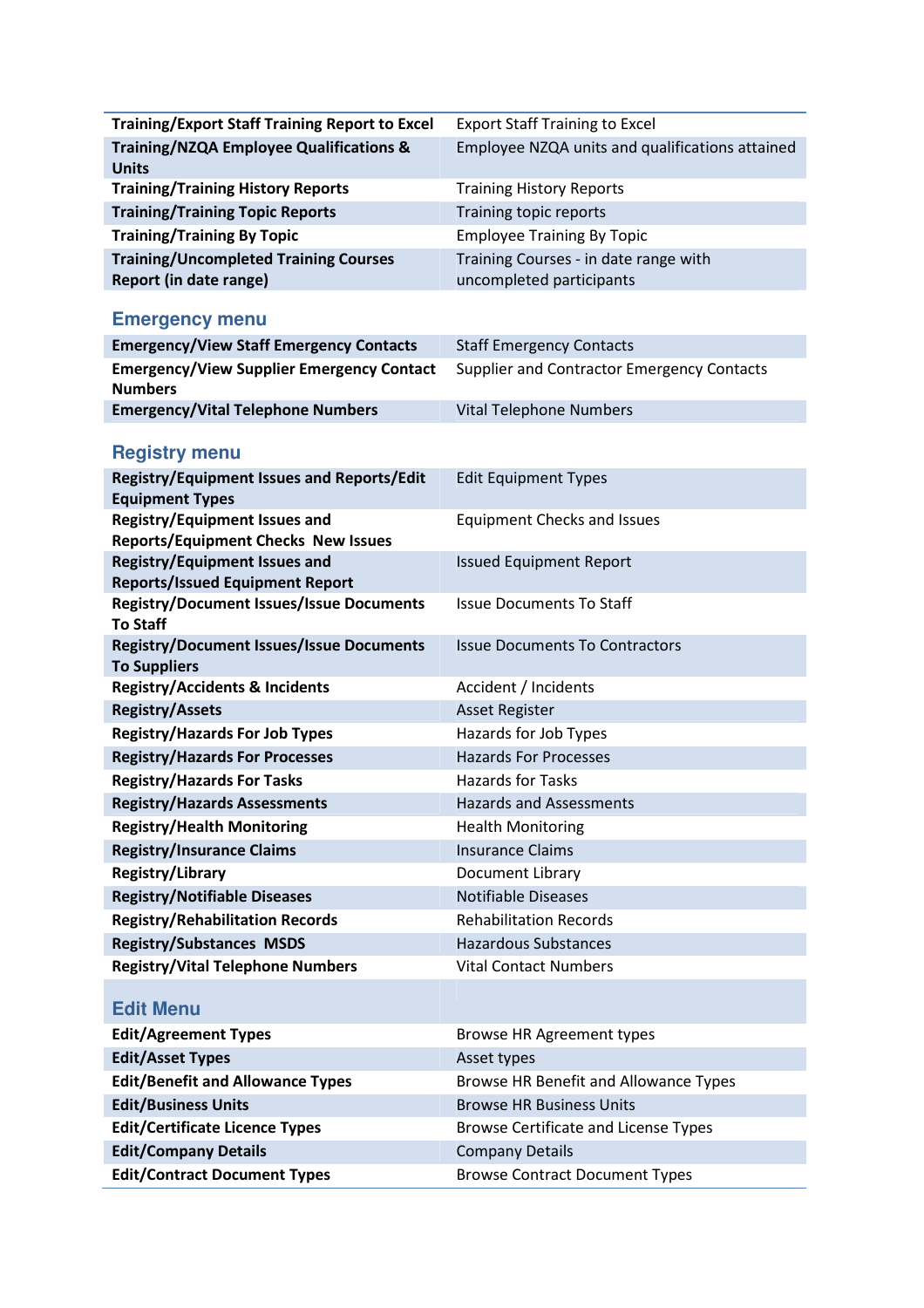| <b>Edit/Crisis Contact Types</b>                                              | Browse Emergency Types (eg: for                                              |
|-------------------------------------------------------------------------------|------------------------------------------------------------------------------|
| <b>Edit/Departments</b>                                                       | <b>Browse Departments</b>                                                    |
| <b>Edit/Employee Certificates &amp; Licenses</b>                              | Browse and change employee certificates and                                  |
|                                                                               | licenses                                                                     |
| <b>Edit/Employee Reviews</b>                                                  | <b>Browse HR Employee Reviews</b>                                            |
| <b>Edit/Employees</b>                                                         | <b>Browse Staff</b>                                                          |
| <b>Edit/Employees Contact details</b>                                         | Browse and change employee work contacts                                     |
| <b>Edit/Employment Types</b>                                                  | <b>Browse Employment Types</b>                                               |
| <b>Edit/Equipment Types</b>                                                   | <b>Browse Equipment and Personal Protective</b><br><b>Equipment Types</b>    |
| <b>Edit/Harm Types</b>                                                        | <b>Browse Harm Types</b>                                                     |
| <b>Edit/Hazard Types</b>                                                      | <b>Types of Hazards</b>                                                      |
| <b>Edit/Incident Alternate Registers</b>                                      | Add and Remove Incident Registers Available                                  |
| <b>Edit/Incident Body Parts</b>                                               | Update body parts that may be selected in<br>incidents                       |
| <b>Edit/Incident Costing Templates</b>                                        | <b>Browse Incident Cost Templates</b>                                        |
| <b>Edit/Incident Costing Units of Quantity</b>                                | <b>Browse Incident Costing Quantity Units</b>                                |
| <b>Edit/Incident Investigation Focus Types</b>                                | Change Focus types for Incident investigations                               |
| <b>Edit/Incident Reporting Categories</b>                                     | <b>Incident Reporting Categories</b>                                         |
| <b>Edit/Incident Statistics Defaults</b>                                      | <b>Change Incident Statistics Defaults</b>                                   |
| <b>Edit/Insurance Brokers</b>                                                 | <b>Browse Insurance Brokers</b>                                              |
| <b>Edit/Insurance Policies</b>                                                | <b>Browse Insurance Policies</b>                                             |
| <b>Edit/Insurers</b>                                                          | <b>Edit Menu</b>                                                             |
| <b>Edit/Job Categories</b>                                                    | <b>Browse HR Job Categories</b>                                              |
| <b>Edit/Job Functions</b>                                                     | <b>Browse HR Job functions</b>                                               |
| <b>Edit/Job Type Training &amp; Induction</b>                                 | Browse Job Types including Induction, Tasks,                                 |
|                                                                               | Processes and Training Requirements                                          |
| <b>Edit/NZQA Qualifications</b>                                               | <b>Edit NZQA Qualifications</b>                                              |
| <b>Edit/NZQA Unit Standards</b>                                               | Edit NZQA Unit Standards<br><b>Browse Processes</b>                          |
| <b>Edit/Processes</b>                                                         |                                                                              |
| <b>Edit/Refresh NZQA Qualifications and Units</b><br><b>Edit/Review Types</b> | Refresh NZQA Qualifications and Unit Standards                               |
| <b>Edit/Service Types for Contractor Scopes</b>                               | Browse HR Employee review types                                              |
| <b>Edit/Supplier Group Types</b>                                              | <b>Browse Contractor Service Types</b><br><b>Browse Supplier Group Types</b> |
| <b>Edit/Suppliers</b>                                                         | Browse Suppliers, Contactors and Training                                    |
|                                                                               | Providers                                                                    |
| <b>Edit/Tasks</b>                                                             | <b>Browse Tasks</b>                                                          |
| <b>Edit/Training Competency Levels</b>                                        | <b>Training Competency Levels</b>                                            |
| <b>Edit/Training Providers (Suppliers)</b>                                    | <b>Browse Training Providers</b>                                             |
| <b>Edit/Training Topics</b>                                                   | <b>Browse Training Topics</b>                                                |
| <b>Edit/Work Locations</b>                                                    | <b>Browse Work Locations</b>                                                 |
|                                                                               |                                                                              |
| <b>File menu</b>                                                              |                                                                              |
| File/Options/Maintenance/Backup Data to a<br><b>Zip File</b>                  | This will backup your data to a zip file                                     |
| File/Options/Maintenance/Change Hazards<br><b>Department</b>                  | Changes selected hazards department                                          |
|                                                                               |                                                                              |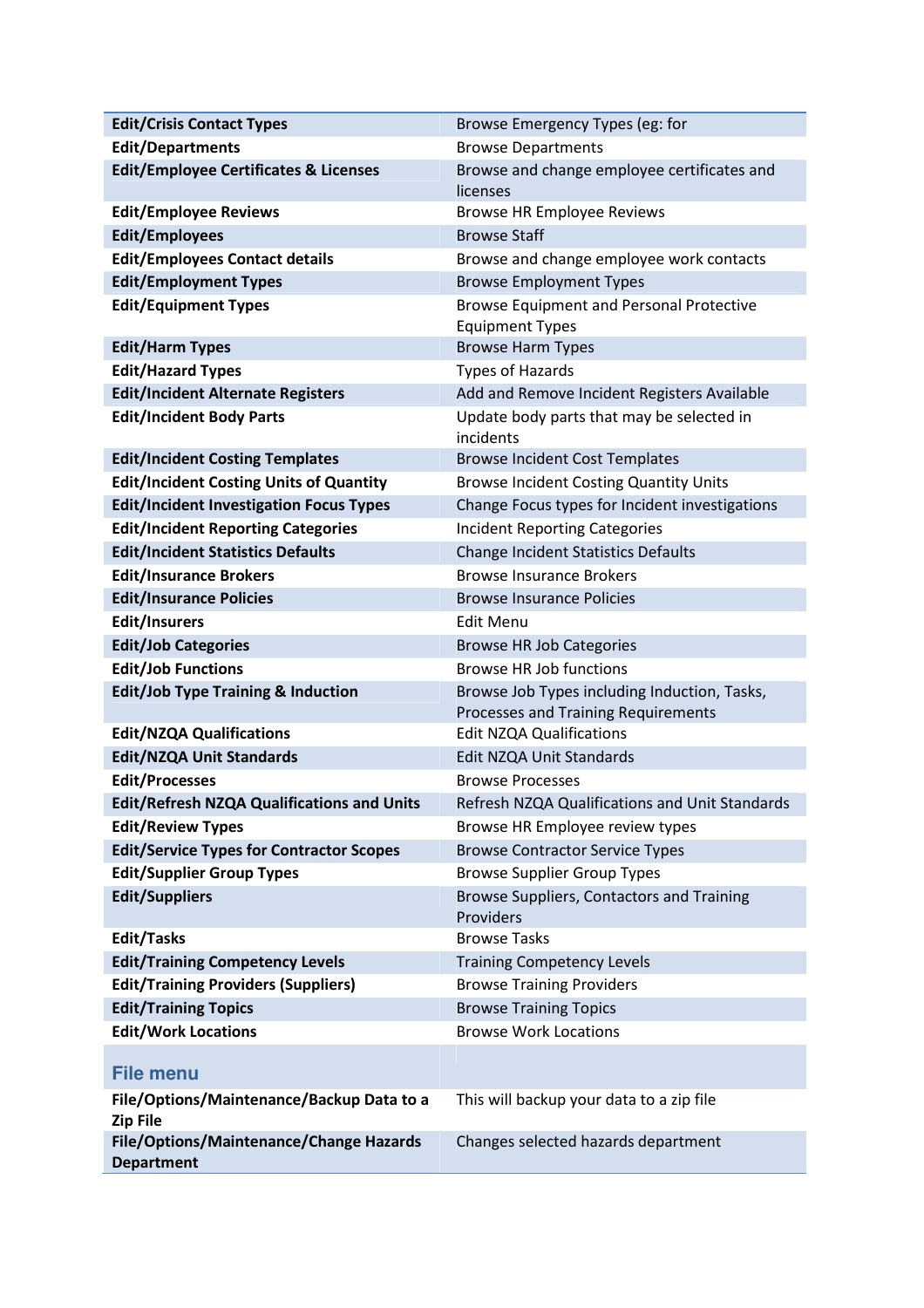| File/Options/Maintenance/Change Incidents                      | Change selected incidents department                 |
|----------------------------------------------------------------|------------------------------------------------------|
| <b>Department</b>                                              |                                                      |
| File/Options/Maintenance/Clear Staff HR pay                    | Clears pay details for all staff (does not touch     |
| details                                                        | payroll)                                             |
| File/Options/Maintenance/Export Menu                           | <b>Exports Menu Structure</b>                        |
| <b>Structure</b>                                               |                                                      |
| File/Options/Maintenance/Export                                | Exports tagged publications from library             |
| publications from library                                      |                                                      |
| File/Options/Maintenance/File Maintenance                      | <b>File Maintenance</b>                              |
| File/Options/Maintenance/Remove actions                        | Removes incorrectly created general actions          |
| after updating to Version 7.010                                |                                                      |
| <b>File/Options/HSNO Classifications</b>                       | <b>Edit HSNO Classifications</b>                     |
| <b>File/Options/List Started Event Notifiers</b>               | List and shutdown started event notifiers            |
| <b>File/Options/Payroll Import Options</b>                     | Set payroll import options                           |
| <b>File/Options/Risk Rating Methods</b>                        | <b>Browse Risk Rating Methods</b>                    |
| File/Options/Start Event Notifier Server (on                   | Starts an event notifier server on this computer     |
| this computer)                                                 |                                                      |
| <b>File/Options/Test Event Notifier</b>                        | Use to test the Event Notifier (Configuration        |
|                                                                | details in Company Data)                             |
| <b>File/Options/Wizard Configuration</b>                       | Configure wizards and questions asked                |
| File/My Custom Reports/My Employee                             | <b>Export Employee certificates and endorsements</b> |
| <b>Certificate and Endorsements</b>                            |                                                      |
| File/My Custom Reports/My Employee NZQA                        | <b>Export Employee Qualifications</b>                |
| <b>Qualifications Reports</b>                                  |                                                      |
| File/My Custom Reports/My Employee NZQA<br><b>Unit Reports</b> | Export Employee NZQA Units                           |
| File/My Custom Reports/My Employee                             | My custom employee reports                           |
| <b>Reports</b>                                                 |                                                      |
| File/My Custom Reports/My Hazard Reports                       | My custom hazard reports                             |
| File/My Custom Reports/My Incident Reports                     | My custom incident and accident reports              |
| <b>File/Registration/Change Licensee Name</b>                  | Change Company or Site Name - CARE Requires          |
| (Company and Site Names)                                       | New Registration Key                                 |
| <b>File/Registration/Print Registration Key</b>                | Prints an Application Form for a New                 |
| <b>Application Form</b>                                        | <b>Registration Key</b>                              |
| File/Registration/Register New Licence Key                     | Register Your New Licence Key                        |
| <b>File/Registration/View Registered Options</b>               | <b>Registration Options</b>                          |
| File/Security/Employee Login Security                          | Set and change Employee Logins                       |
| File/Security/Override Library Security                        | Setup Library                                        |
| (Temporary)                                                    |                                                      |
| <b>File/Security/Print Security Groups Report</b>              | <b>Print Security Groups Report</b>                  |
| <b>File/Security/Security Groups</b>                           | <b>User Security Groups</b>                          |
| <b>File/Security/System Security Functions</b>                 | <b>System Security Function Groups</b>               |
| File/Security/Turn off Prompt for Login                        | This will turn off the default to Prompt for a login |
| <b>ID=DEMO</b>                                                 | ID of DEMO                                           |
| <b>File/Change My Own Password</b>                             | Change Your Own Login Password                       |
| <b>File/Email Reports Toggle</b>                               | <b>Toggle Emailing Reports</b>                       |
| <b>File/Getting Started - New System</b>                       | Setting Up A New System                              |
| <b>File/My Messages and Notices</b>                            | Displays Messages and notices sent to me             |
| <b>File/Send Notices to Users</b>                              | Sent notices to users                                |
|                                                                |                                                      |